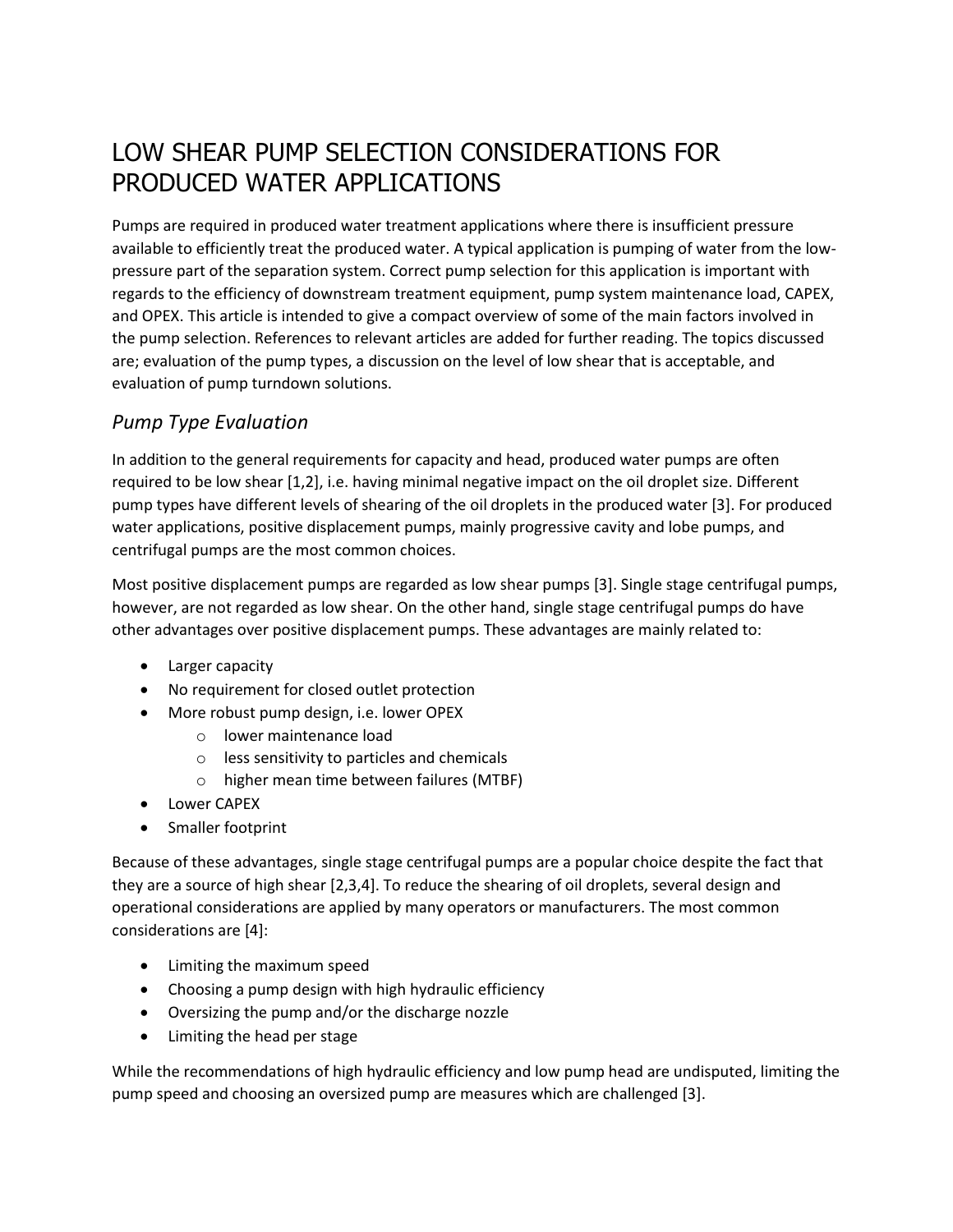Though limitation of the pump head is a proven way to reduce shear, it has practical limitations. Generally, a maximum head of 50 psi / 3.4 bar is advised [4]. Regardless of the pump type, low shear performance is however highly dependent on the oil viscosity and the inlet droplet size to the pump. A general rule for maximum head is therefore considered not to be a good approach, as it so highly depends on the particular application at hand. Though limitations to the pump head are a good method to reduce shear, it simultaneously severely restricts the applicability of single stage centrifugal pumps in produced water systems.

Figures 1 and 2 shows the results from experiments performed with single stage centrifugal pumps to evaluate the effect of pump speed and sizing on shearing of oil droplets. For both graphs, the x-axis gives the differential pressure over the pump and the y-axis gives the relative change in the droplet size (Dv50). The point on the top of the y-axis indicates no droplet break-up, meaning that all points below imply droplet break-up.

Figure 1 shows the effect of reducing the speed. As can be seen from the figure, the results show no correlation between reduced pump speed and reduced droplet break-up, as the high-speed pump gives the same droplet break-up as the lower speed pump for the same flow (Q) and dP.



*Figure 1: Comparison between a high speed and a low speed pump with regards to droplet break-up [5].*

Figure 2 shows the effect of oversizing a single stage centrifugal pump on droplet break-up. These results indicate that an oversized pump actually causes more droplet break-up than the normal sized pump for the same pump speed, Q and dP.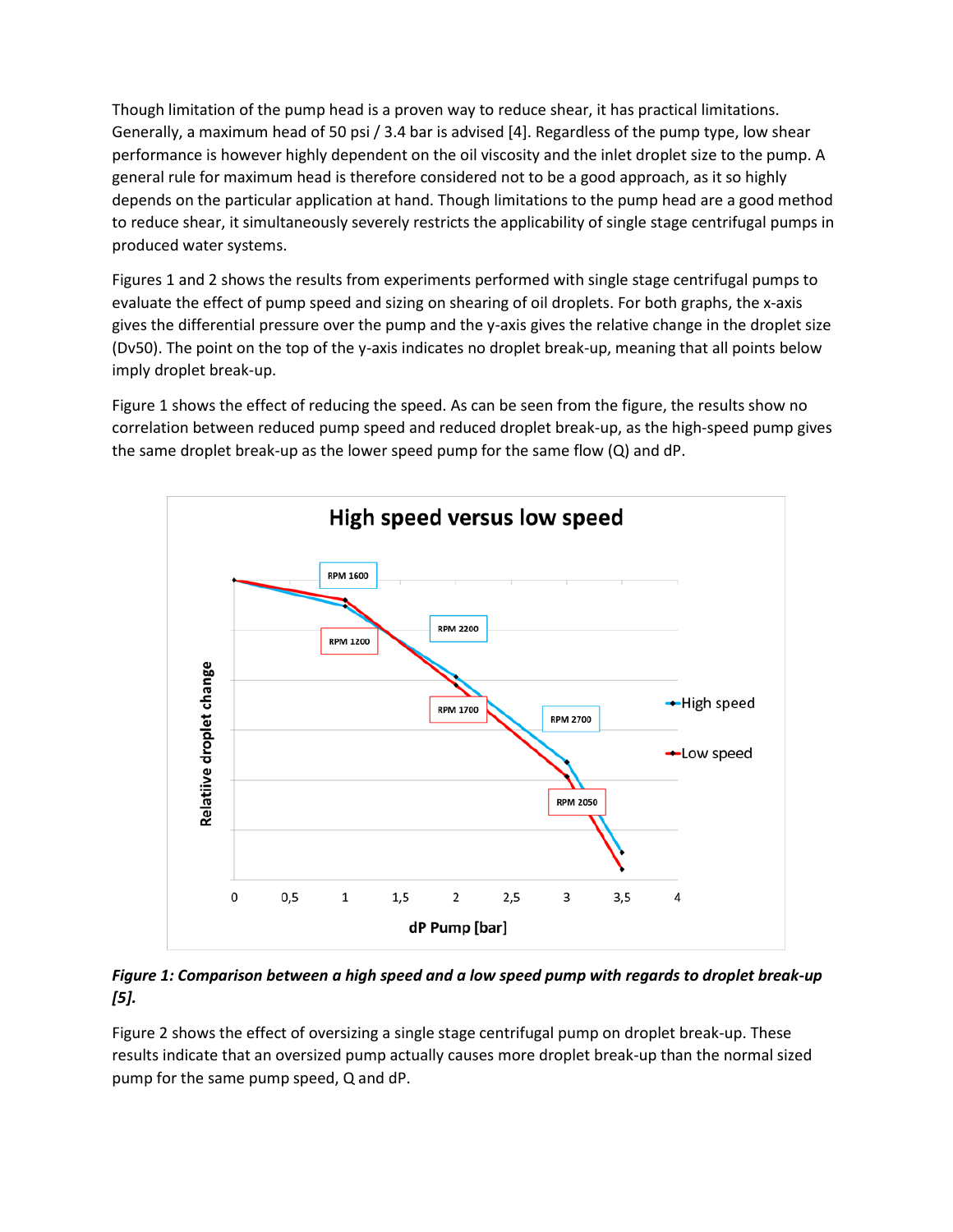

*Figure 2: Comparison between a normal and an oversized pump with regards to droplet break-up [5]*

It is clear from these results that more research is required to fully understand the factors involved with droplet break-up in centrifugal pumps.

From a low shear point of view, it is clear that single stage centrifugal pumps have a very limited operational envelope compared to that of positive displacement pumps. A multi stage centrifugal pump, on the other hand, may be used to overcome this limitation. The drawback of these pumps is that they will have a higher CAPEX and footprint compared to single stage pumps, for the same head and capacity.

The main benefit of multi stage centrifugal pumps, is that they have the same robust design as single stage pumps, in addition to having a much larger operational envelope with regards to low shear performance, higher hydraulic efficiency, and lower noise and vibration. Another advantage of multi stage centrifugal pumps is that the amount of shear (or turbulence) in the pump can be controlled by optimizing the pump's design. A multi stage centrifugal pump can even be designed to increase, rather than maintain, the droplet's size. Figure 3 shows an example of a coalescing multi stage centrifugal pump, characterized by larger droplets at the outlet compared to their initial size at the inlet. Growing the droplets significantly increases the efficiency of downstream produced water treatment equipment, as their efficiency is highly dependent on the droplet size [6,7].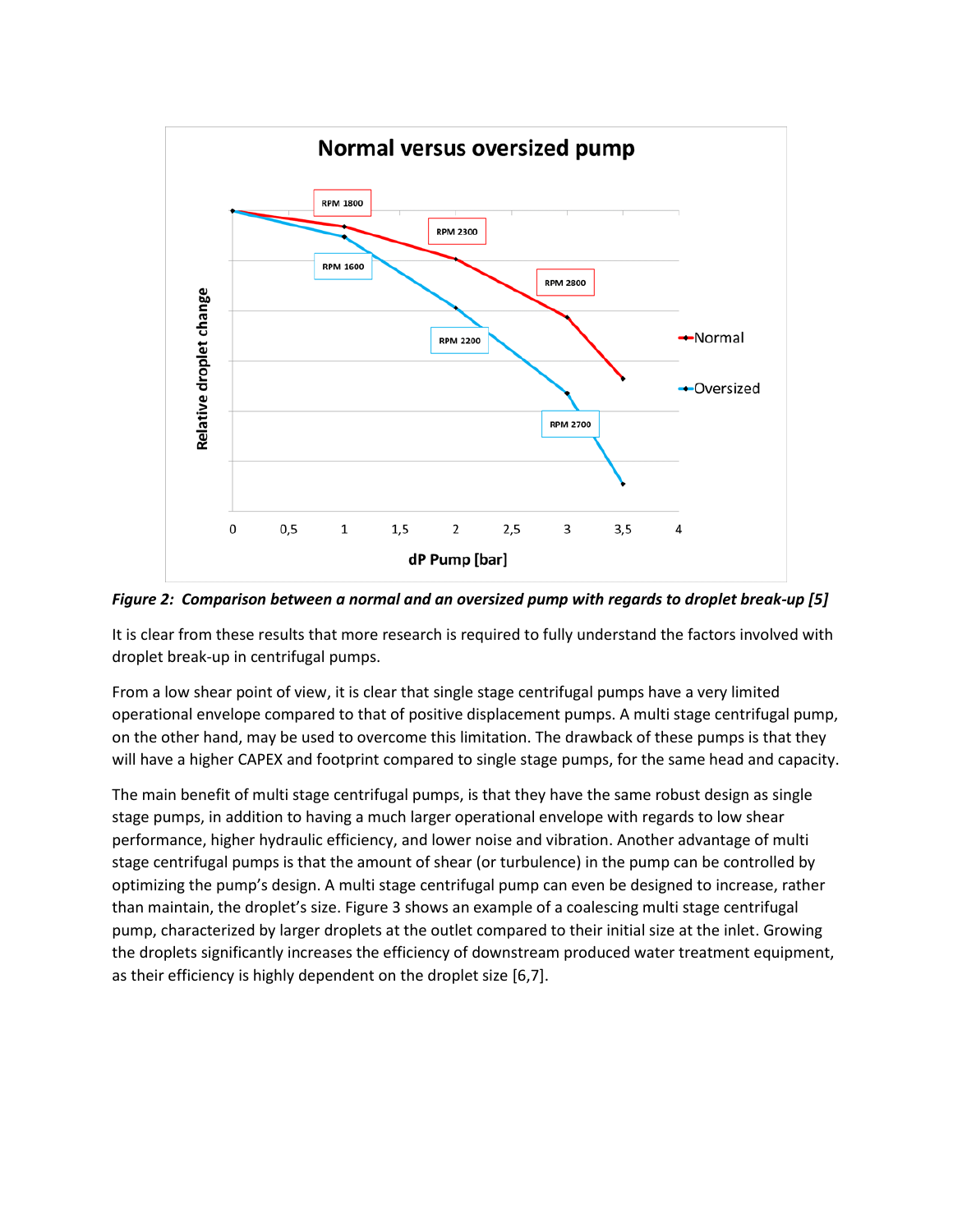

*Figure 3: Example of a coalescing centrifugal pump inlet and outlet droplet size distribution for different pumping pressures [7]*

### *Low Shear Requirements*

The most suitable pump for a particular application is of course dependent on the requirements of the produced water treatment system. The required oil droplet size is, for example, dependent on the type of separation equipment utilized [8]. Different droplet size requirements for different technologies are visualized the Figure 4. Here the low shear performance of three pumps, and the cut size of three produced water treatment equipment, are compared. In this example, the measured outlet droplet size of the three different centrifugal pump designs (one single-stage, two multi-stage) is also presented. The black dotted line shows where the inlet and outlet droplet sizes (Dv50) are the same, indicating no change in the droplet's size across the pump. Above this line, the Dv50 has been increased, and below this line, the Dv50 has been reduced.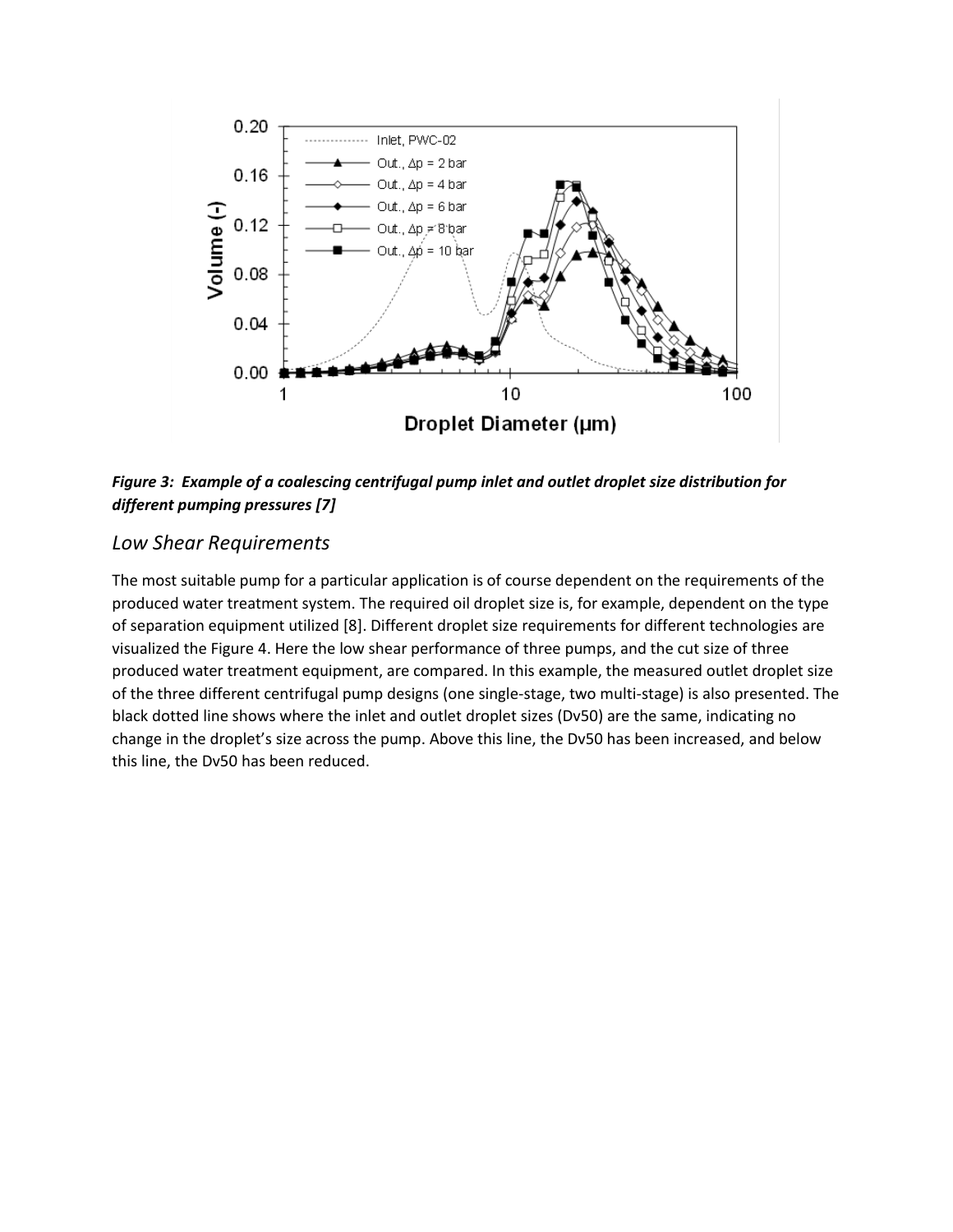

*Figure 4: Shearing performance of three pump designs visualized against examples of produced water treatment equipment cut-size.*

It is clear from this example, that the pump generating the red curve is suited to feed the centrifuge. This pump however starts breaking up droplets under the cut size of the flotation unit and would therefore reduce its separation efficiency. If this pump was used to feed a hydrocyclone, the majority of droplets entering the cyclone would be too small, therefore simply passing through the equipment without being removed. The pump generating the green curve and the pump generating the blue curve can both be used upstream a flotation unit and a hydrocyclone. Moreover, the coalescing design (blue) will most likely lead to a higher separation efficiency, compared to the low shear design (green), due to the increase in droplet size promoted by this pump.

#### *Turndown Requirements*

Pump turndown, i.e. its required operating range, is also something that should be considered when choosing a pump type and designing the pumping system. Turndown can be achieved in two ways. One is with use of a variable frequency/speed drive (VFD/VSD) to control the speed of the electric motor driving the pump. For positive displacement pumps, flow and pumping pressure are not coupled. This pump type therefore has a large turndown ratio when operated with a VFD. For centrifugal pumps on the other hand, flow and pumping pressure are closely coupled. Reducing the flow rate will have an impact on the pumping pressure and vice versa. Centrifugal pumps will therefore have a smaller turndown ratio compared to that of positive displacement pumps when operated with a VFD. Multi stage centrifugal pumps have a higher turndown ratio than single stage centrifugal pumps due to differences in the design.

The other method to create turndown is to use a constant pump speed set-up and facilitate turndown with a recirculation line, leading part of the pumped fluids back upstream the pump. The challenge with this solution is that the low shear performance of the pump is adversely affected by the shearing introduced by the recirculation control valve. The higher the turndown required, the more significant this effect will be. One way of reducing the shearing introduced by the recirculation control valve, may be the use of a low shear control valve.